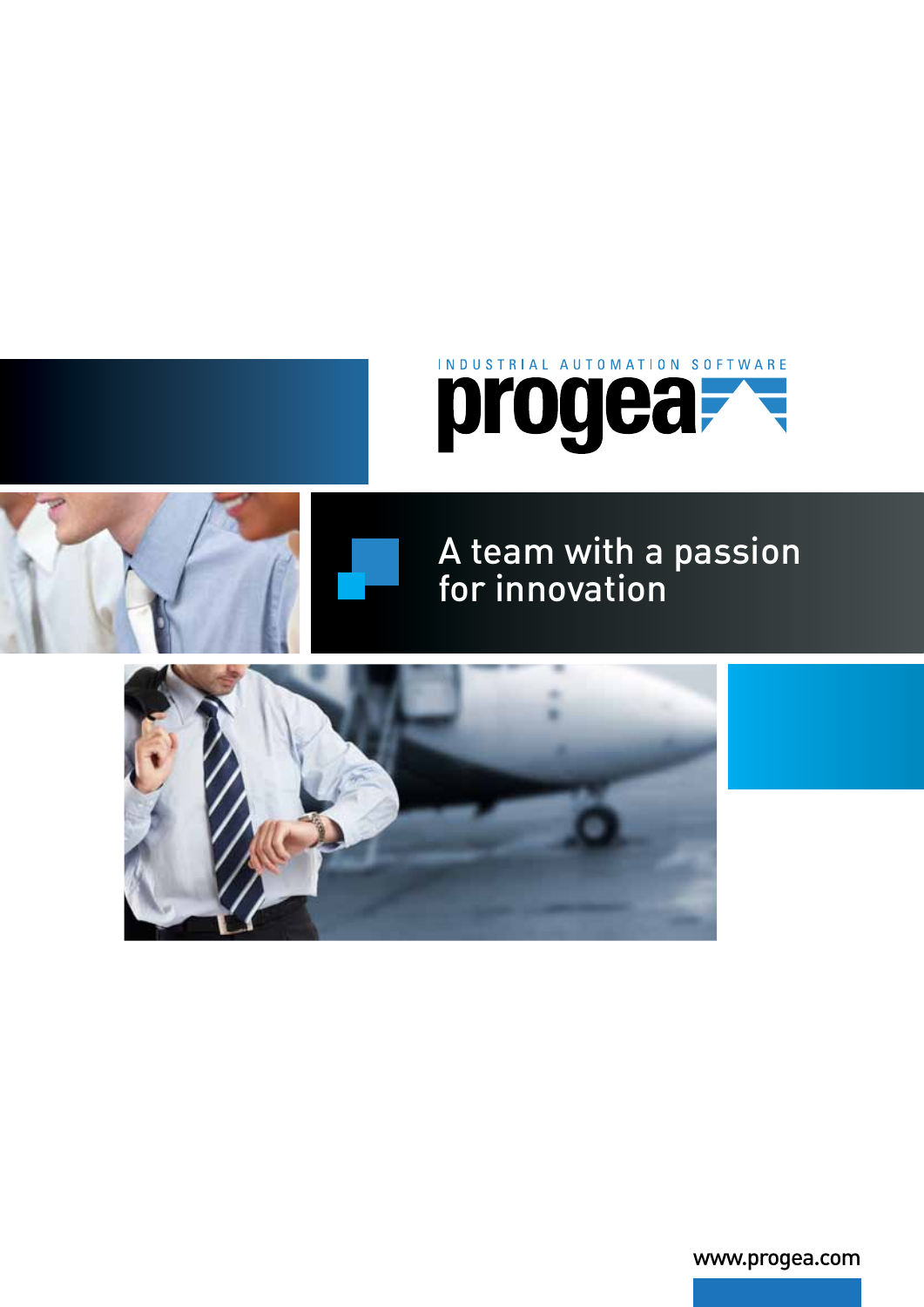Progea, a world leading industrial supervision software company

## INDUSTRIAL AUTOMATION SOFTWARE progea-

Dynamic evolution is Progea's philosophy, the international group that bring innovation in automation software platforms since over 20 years. The company has been operating and has a very deep experience in producing industrial software with a steady growth in sales and profits and expanding international presence. Progea has had the insight to regulate its growth, investing in technological innovation and R&D, more than marketing, pursuing long-term goals based on concreteness and reliability, in a world such as the software sector where superficial aspect and marketing override the importance of technology. Protagonists in a fast growing automation software sector, Progea continues to earn its share in the market not only for product quality but also for its top notch product correlated support and services. These are essential components that go hand in hand with such software that without or poorly provided may cause dire consequences to the point of causing serious indirect costs for the end user. The company team enthusiasm in their work is reflected by the top quality products developed to the benefit of customers. The company is organized for efficiency in planning, supporting and promoting one of the most innovative Scada/HMI software on the international market. Company insight and good strategic planning has been awarded with important market gain both in the Italian and International markets. The professionality of the Progea overseas distribution network has played a crucial part in this achievement allowing them to establish international partnerships that include some of the most prestigious companies in the world: Phoenix Contact, ASEM, Panasonic, VIPA, Suetron, just to mention a few. These partnerships prove that the advanced technology of the Progea software can be defined as the state of art in Scada/HMI platforms.



A very dynamical company ran by very motivations and young team of managers, design engineers and technicians characterize Progea's vocation for innovation.

What makes Progea special is group teamwork where all are enthusiastically involved in the Movicon™ project. Group harmony reinforces optimal information sharing that render product integration possible at all levels. Enthusiasm and efforts of their work shine through resulting product quality to the benefit of all customers. The company is efficiently organized to design, support and promote one of the most powerful SCADA software on the international market. With headquarters in Modena, Italy, the Progea group refers to an international sales and distributor network. Progea currently employs more than 40 personnel of whom 75% are engineers and technicians dedicated to product development and customer care services.

The Progea software technology is designed and engineered in the head offices in Modena, Milan and Padova. The company is also present directly in Germany, the USA and Switzerland who represent Progea throughout an international distribution network consisting of over 35 distributors worldwide.

## Research & Development

Progea is strongly convinced that following the roads towards innovation lead to gaining great competitive advantages on the market, especially in a sector where evolution is constant and fast. By being fully aware that this implies a great commitment of resources, Research and Development is crucial to Progea's strategy. It has been demonstrated that the market reflects such commitment and awards those companies that offer the best products aligned with evolutionary trends in the world of applied computer science to industrial production. Such products that are well supported technically equate to affordability and sustainability. By adopting these concepts, Progea invests more than 30% of its resources in Research and Development, analyzing trends and new technologies so that they can integrate the best within their product architectures.

## Services

The company is specialized in providing 'tailor-made' services to its customers to ensure indispensable value added support activities in addition to their software product correlated Technical Assistance Services. Progea offers its customers two decades of experience in automation software, experience that has matured by confronting and solving everyday problematic issues relating to PLCs, networks, field buses, and modems. The main services provided are: Learning, Assistance, Consultancy, Driver Development and Custom Solutions.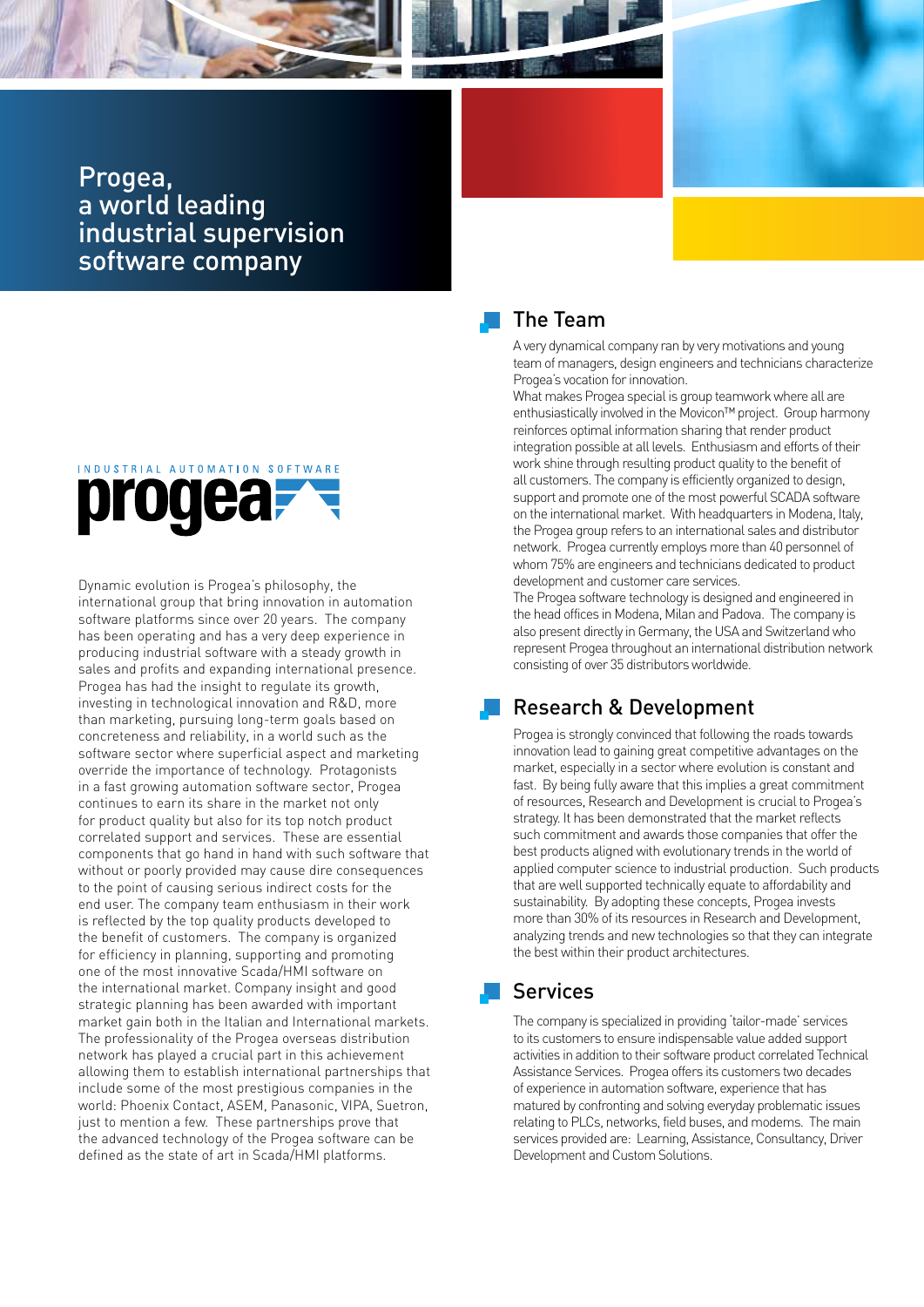

## Company History

 $99'$ 

Progea began operating as a software house for the automation sector. Progea initially focused its activities on the industrial supervision sector by developing applications for Windows-based PCs. In response to increasing demand, they decided to concentrate efforts on developing supervision platform software that was open, simple and intuitive and based on Windows based on their own experience and of those deriving from the market of system integrators.

 $99'$ 

995

998

999

2000

The "P.M.E. Project" (Progea Monitoring Environment) came into action. This led to the release of the first product for Windows 3.11 called Movicon (Monitoring, Vision & Control). This was a Scada/HMI platform software for creating supervision, monitoring and control applications that, even though an experimental version, had such a big success that it encouraged the company to invest all its resources in it.

Windows 95 and Windows NT arrived and Progea released Movicon 7, a new product generation for Win32 (32 bit) platforms, rewriting the initial 16 bit C code with new C ++ compilers.

In response to the success of the first trade fair exhibitions, Progea launched an expansion plan. The new company strategy involved investing in a territorial sales structure by creating branches in Italy and overseas to support an international distribution network.

Progea Deutschland GmbH went into operation allowing Progea Srl, the mother company, to confront the German market and most important market in Europe directly.

Progea continued expanding by opening another branch near Milan and employing new personnel and establishing a sales network on a national scale. The following year, Progea brought larger modern offices in via S.Anna in Modena, a spacious and technological building which could accommodate the company's activities better. In the meantime, Movicon  $9$  was launched.

a superior platform, reliable and complete, that increased the company's success further due to supporting Windows CE as well.

2004

After constant product evolution, the company took another gigantic leap forward when releasing the revolutionary Movicon X product version. This version incorporates the emergent technologies, such as XML, SVG, Web Services, within the panorama of Scada/HMI. By implementing these new technologies into their products, the company was able to attract more attention in the European market sectors gaining new important partnerships with multinational companies operating in the world of automation.

2008

Product evolution continued with the release of Movicon™11 which soon became a technological reference point within its sector. Its increased performances, openness, flexibility and reliability were able to offer users even greater satisfaction. The success of Movicon 11 encouraged the company to push harder towards internalization.



 $201'$ 

Progea International went into operation with offices in Lugano (CH), with the mission to manage the international distribution network and promote Progea worldwide.

Celebrations for 20 years in operation and the opening of a new branch in Wisconsin in the USA: Progea USA LLC. The R&D team make further headway on new technologies preparing the future generation of Movicon, based the WPF, OPC UA, Silverlight, HTML5 and XAML technologies.



The year that awaits in anticipation the brand new product generation, Movicon.NExT release. Windows 8 is released and after 20 years in operation Progea proves once again to be the most innovative company in its sector. The new Movicon.NExT technology anticipates the future, outdoing rival products and reconfirms the state of art in Scada/HMI platforms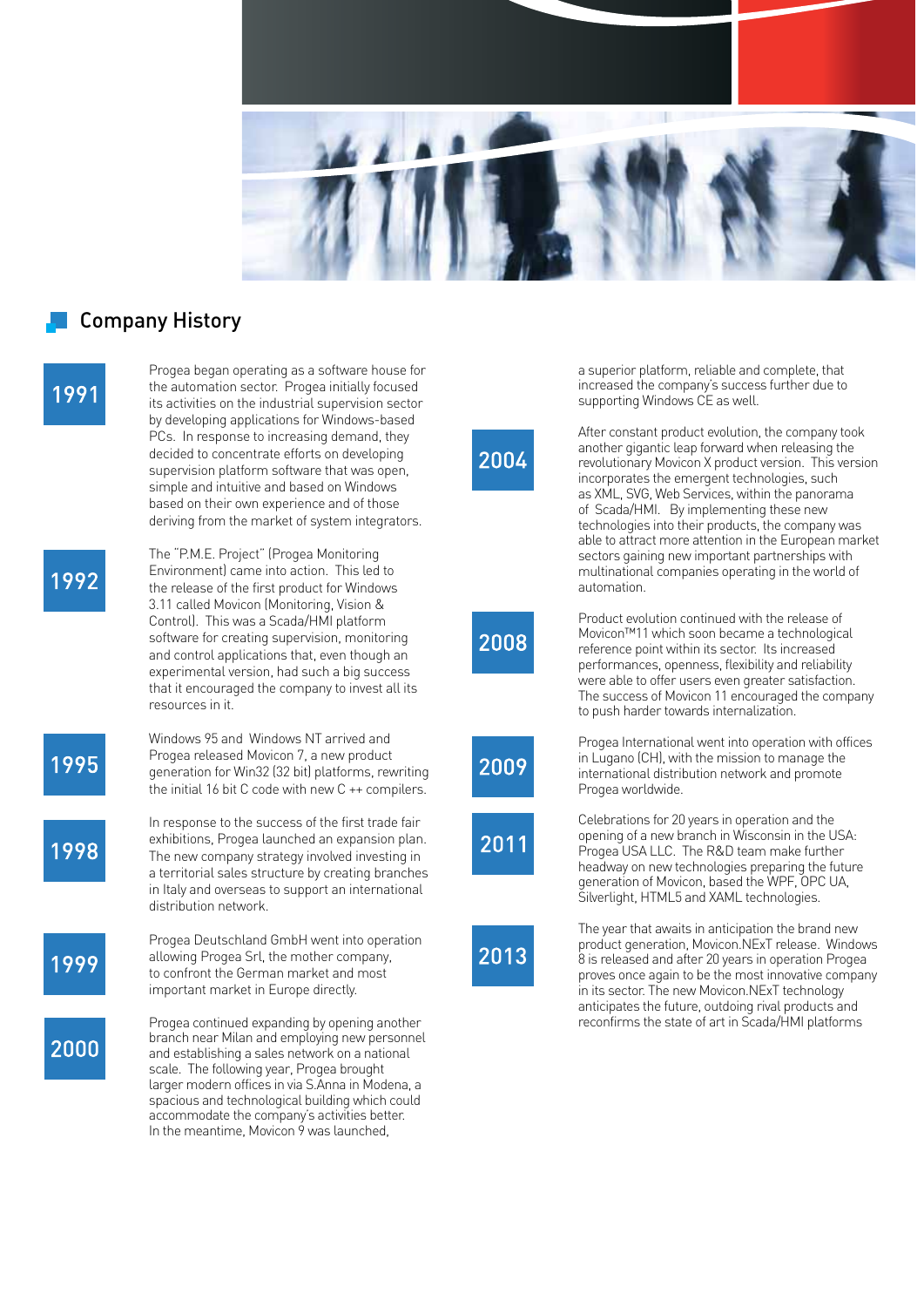

### Mission and Code of Ethics

Progea's mission is to promote an international culture of innovation and quality, creativity and excellence in the development of software technology. A technology that is forever innovative within the Progea management towards customer care, sales and services.

Our team is friendly, young, flexible, strongly motivated and oriented towards everyday challenges of technological development. Challenges that demand close teamwork and welcomes new ideas as part of our policy for innovation. Our team is a reference point model of excellence that defines new targets in the automation software sector. Our company adopts a code of ethics that encompasses: conformity with endorsed laws and regulations, confidential information protection, privacy and data security, safeguard and proper use of company assets, policy to uphold quality, respect for human rights through correct company management procedures, correct and comprehensible data externally and internally, correct and careful financial management, longterm investment policy with bonuses awarded to personnel, eco-friendly, complaints, suggestions and unlawful behaviour alert management.

### Accreditations and Certifications

Progea has been managing its business processes in accordance with the UNI-EN ISO 9001:2008 quality normative, with TÜV system certification since 2001. In addition, their software product development meets all the audit requirements stipulated in the UNI-EN 50128 safety regulations.

In addition to the strict quality certifications, Progea operates within the Microsoft developer ambient and is a "Microsoft Certified Partner" to guarantee Microsoft standards compliancy with all its products. Progea is also an active member of the consortium OPC Foundation and is officially nominated the OPC Foundation chairmanship of Italy participating in developing and establishing the consortium's technical specifications.

Progea is accredited by the Research Laboratories of the MIUR (Italian Ministry of Education, University and Research), testifying their innovative nature and the great efforts in research and development.

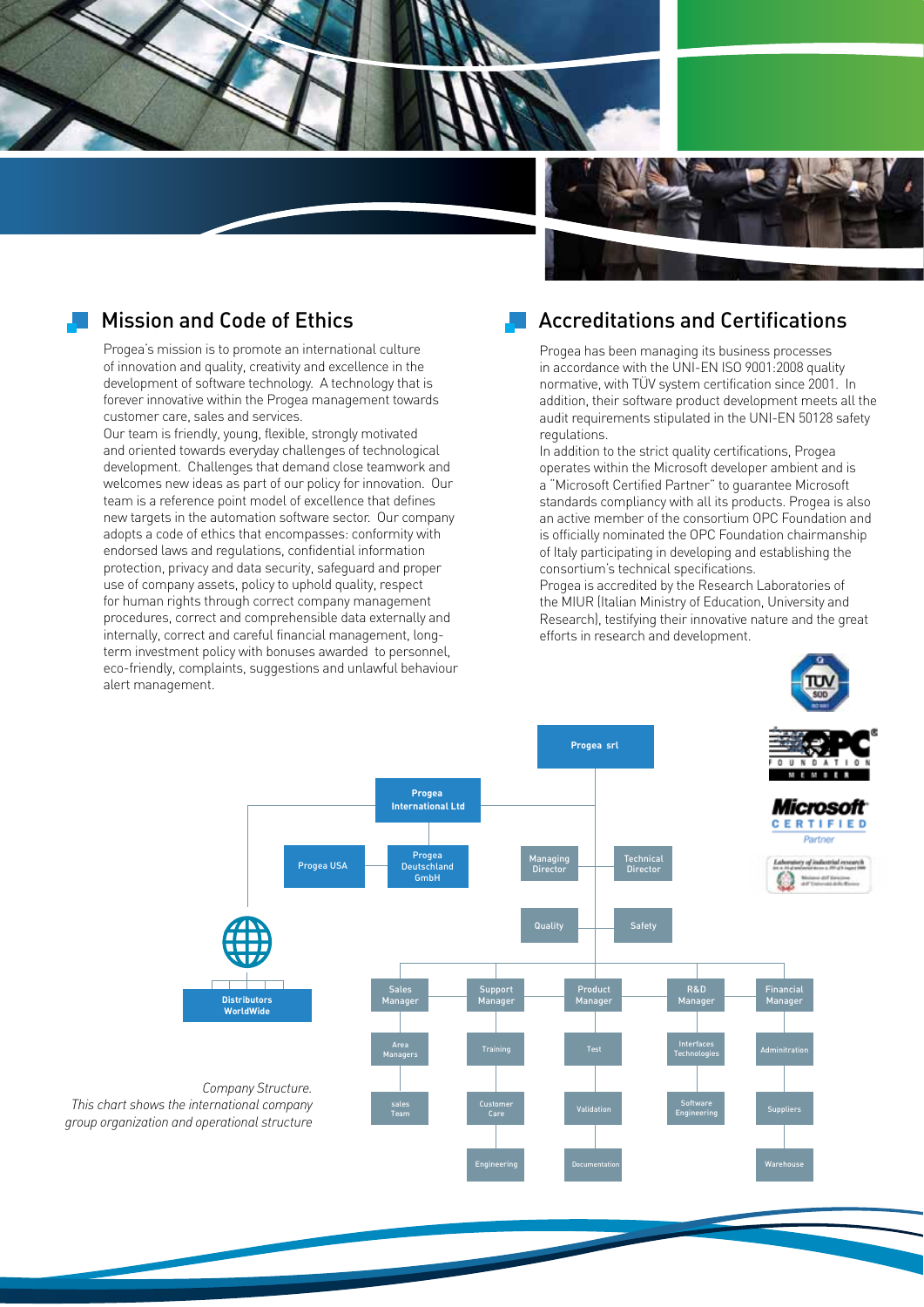



**Machinaries,**

• Caterpillar • Comecer • Gämmerler • Gima Packaging

• Hygena • Hirsch • Idra Presse • Irce • IKEA • Koch Glitsch

**Packaging, Mechanical** • American National Can

• Kosme Krones Group • Walter Tosto • Marcegaglia • Minganti

• Rolls Royce Turbines • Sponge Iron, India • SKF Industries • TetraPak

**Water Treatment**

• Istanbul City • Lyonnaise des Eaux • Madrid City

• Acque Spa, Toscana

• Antalia Municipality • Balaji Controls, Nigeria

• Mediterranea Acque • Hera Group

• EURATOM - Joint Research

• PANASONIC Electric Works • PHOENIX CONTACT

• Acsm

• Aimag

**Research** • ENEA • ENI Risorse

**Partners** • ASEM

• VIPA • SÜTRON • KEB

Center ISPRA

• Forbes Marshall

## User references of Progea products

## **Automotive,**

- **Railways, AeroSpace** • Alenia Aerospace
- • Autostrade Spa
- • Landini Tractors
- • Ferrari
- • Fiat Industrials
- • Ford Motors
- • Henniges Automotive
- • IVECO
- • Maserati
- • Nissan Trucks
- • Pininfarina
- • Suzuki PowerTrain, India
- • TATA
- • Thales Group

#### **Building Automation**

- • Aquileia Historical Cathedral
- • Ataturk Airport Istanbul
- • Bonnet Malls
- • Castello Sforzesco, Milano
- • Centro Leonardo, Rome
- • Deutsche Bank, Milano
- • Elba International Hotel
- • Geant Casino, France
- • Intelcom Telecom S.Marino
- • Interporto Bologna
- • Luxottica Group
- • Torino Ice Olympics 2006
- • Thun Logistic center
- • Vaticano Sala Paolo VI

#### **Chemical & PetrolChemical**

- • AGIP
- • Bachelite
- • Colorobbia
- • Dow Chemical • Enichem
- 
- • Exide Batteries, Hosur
- • Fassa Bortolo • FOX Petroleum
- • Osram
- • Petrodar Operation Co
- • Western Coal
- $\cdot$  SOL
- 
- • SOLVAY
- • Sidda Ganga Oil Extraction
- • Texaco

#### **Food & Beverage**

- • Barilla
- • Beretta Salumi
- • Campari
- • Galbani
- • Granarolo
- • Montana
- • Nestlè
- • Müller Yogurt
- • ParmaReggio
- • Perfetti Van Melle
- • Perrier
- • Plasmon
- • Tukas

#### **Heating & Refrigeration**

- • DHP AMARC
- • Bofrost
- • Coster
- • Clivet
- • Elywell
- • GEA Technofrigo
- • Laterforni
- • Orogel Frost
- • Uniflair

#### **Infrastructures**

- • Airport Singapore
- • Airport Rome-Milano
- • Airport Lugano CH
- • Autostrade Italia
- • Domodedovo, Moscow
- • Israel Highway Lighting
- • Metropolitane Milanesi
- • New Delhi Metro, India
- • ANAS Tunnels
- • Reverberi ENETEC

#### **Plastic, Texile**

- • Bausano Group
- • IKK
- • Manuli Rubber Industry
- • Montefibre
- • Phoenix Contact
- • Piovan Group
- • Polyglass
- • Gualchierani
- • Indo Australian, Pune
- • Kordsa
- • RadiciFil

#### **Paper, Wood, Ceramic & Glass**

- • Delmac
- • De Mori
- • Keraglass

• Owens • SAG

• Boiron • Corima • IFS France • Wyeth Lederle • Rohne Poulenc UK • Serono CH • Sigma Tau

• Zhermack • Zambon

**Power & Energy** • AceGas • ABB Sace • BARC

• CPL Concordia • Mauell Ag • ENEL • MAN Energy

Korea

• Saint Gobain • SCM Group • SIV

**Pharmaceutical** • Aurobindo Pharma

• Romaco Group - Zanchetta

• MP State Electricity Board • NAL Wind Turbine, India • Hamitabat, Turkey • W2E Waste to Energy,

• West Bengal Electric • SNAM Progetti • Power Grid Corporation • Schneider Electric

• Gopal Glass, India • Glass Pack, France • Grenzebach • IRIS Ceramiche • Laminam System • O+I BSN, France